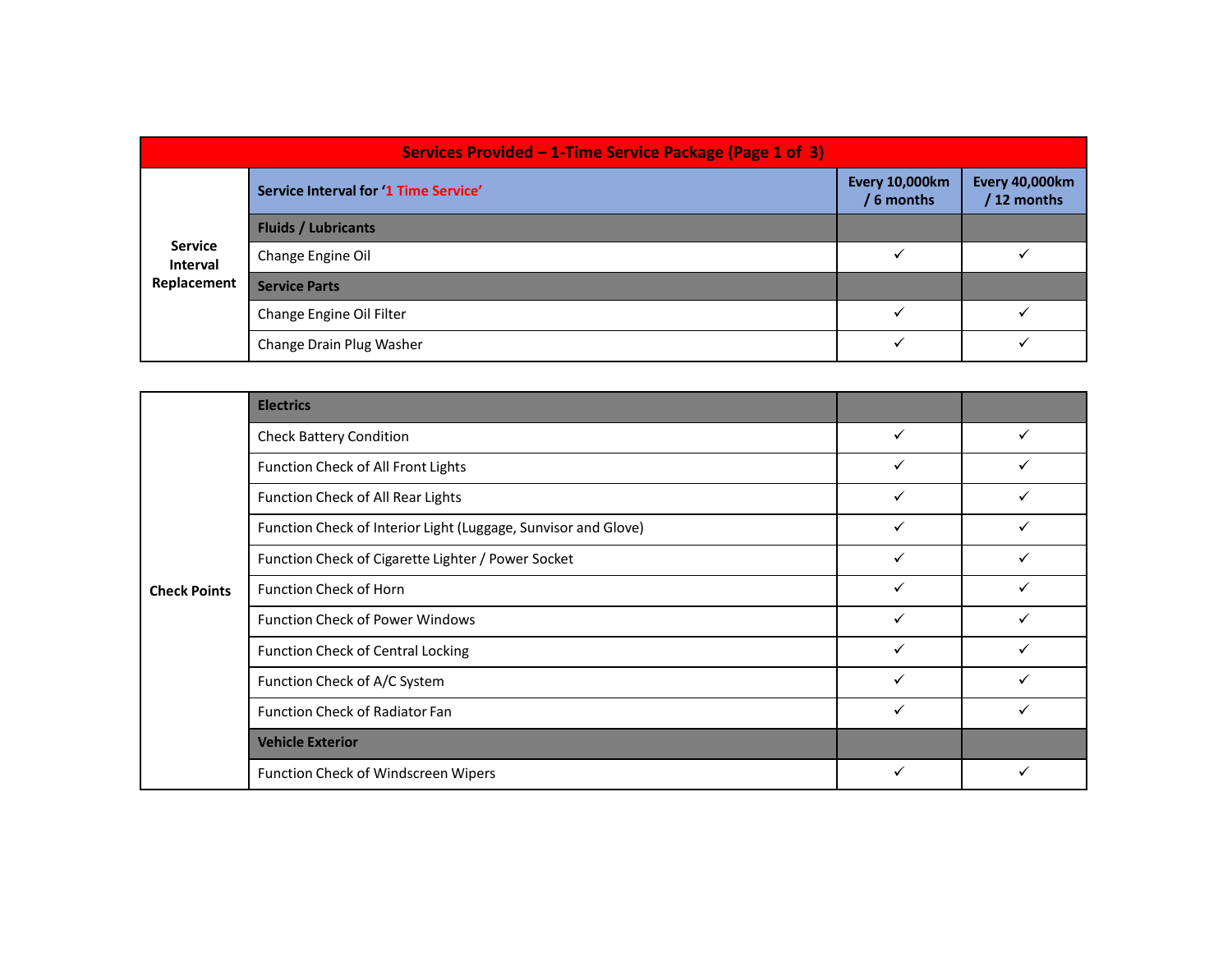|                     | Services Provided - 1-Time Service Package (Page 2 of 3)                                                              |                              |                                      |
|---------------------|-----------------------------------------------------------------------------------------------------------------------|------------------------------|--------------------------------------|
|                     | Service Interval for '1 Time Service'                                                                                 | Every 10,000km /<br>6 months | <b>Every 40,000km</b><br>/ 12 months |
|                     | Check Wiper Blades for Damage                                                                                         | $\checkmark$                 | $\checkmark$                         |
|                     | Function Check of Windscreen Washer Spray                                                                             | $\checkmark$                 | $\checkmark$                         |
|                     | Visual Check for Windscreen Damage                                                                                    | $\checkmark$                 | $\checkmark$                         |
|                     | Lubricate Door Arrester / Check                                                                                       | $\checkmark$                 | $\checkmark$                         |
|                     | Lubricate Front Bonnet & Rear Boot Catch Hook                                                                         | $\checkmark$                 | $\checkmark$                         |
|                     | <b>Tyres</b>                                                                                                          |                              |                                      |
|                     | Check & Reset Tyre Pressure of 4 Wheels and Spare Tyre                                                                | $\checkmark$                 | $\checkmark$                         |
|                     | Check Thread Depth, Condition and Wear Pattern of Tyres                                                               | $\checkmark$                 | $\checkmark$                         |
|                     | Check Expiry of 4 Wheels and Spare Tyre (*)                                                                           | $\checkmark$                 | $\checkmark$                         |
|                     | <b>Undercarriage</b>                                                                                                  |                              |                                      |
|                     | Visual Check of Undercarriage for Leaks and Damage                                                                    | $\checkmark$                 | $\checkmark$                         |
| <b>Check Points</b> | Visual Check of Gearbox, Final Drive and Drive Shalf Bellows for Leaks and Damage                                     | $\checkmark$                 | $\checkmark$                         |
|                     | Visual Check for Swivel Joints, Axle Mountings, Coupling Rod Bearings and Anti-roll Bar<br><b>Mounting for Damage</b> | $\checkmark$                 | $\checkmark$                         |
|                     | Visual Check of Brake System for Leaks & Damage                                                                       | $\checkmark$                 | $\checkmark$                         |
|                     | Visual Check of Exhaust System for Leaks & Damage                                                                     | $\checkmark$                 | $\checkmark$                         |
|                     | Check Brake Pads & Brake Discs Condition                                                                              | $\checkmark$                 | $\checkmark$                         |
|                     | Service Brakes                                                                                                        |                              | $\checkmark$                         |
|                     | Check Front Brake Disc run-out condition                                                                              |                              | $\checkmark$                         |
|                     | Check Rear Brake Disc / Brake Drum run-out condition                                                                  |                              | $\checkmark$                         |
|                     | Check Parking Brake Condition / Adjust free-play (not applicable for electronic parking brake)                        |                              | $\checkmark$                         |
|                     | Check Track Rod Ends for Play & Rubber Boot Condition                                                                 | $\checkmark$                 | $\checkmark$                         |